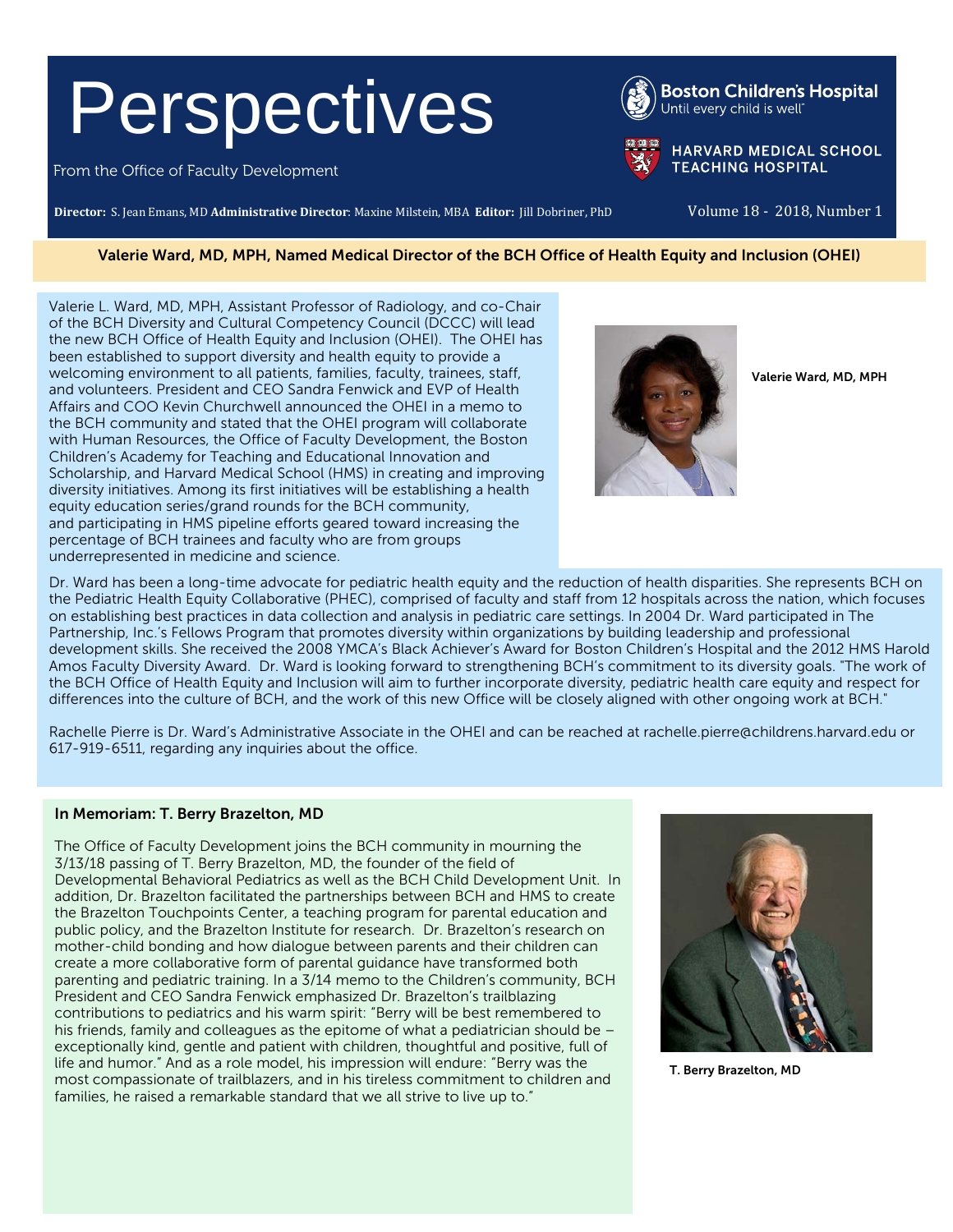#### **Joel Hirschhorn, MD, PhD, Appointed BCH Chief of the Division of Endocrinology**

Joel Hirschhorn, MD, PhD, has been appointed Chief of the Division of Endocrinology starting in July 2018, succeeding Joseph Majzoub, MD, who will serve as Vice Chair for Science in the Department of Medicine.

Dr. Hirschhorn has earned international recognition for his research on obesity and genetics. He is the Director of the Center for Basic and Translational Obesity Research at Boston Children's Hospital, the Co-Director of the Broad Institute Metabolism Initiative, and the head of the Genetic Investigation of Anthropometric Traits Consortium (covering 200 institutions). In 2012, Dr. Hirschhorn was named the HMS Concordia Professor of Pediatrics, the first recipient of an endowed professorship to be named in honor of Frederick Lovejoy, MD, William Berenberg Distinguished Professor of Pediatrics, upon Dr. Lovejoy's retirement.



Joel Hirschhorn, MD, PhD

#### Congratulations to the BCH Recipients of the 2018 HMS Excellence in Mentoring Awards

*Look for their mentoring tips in our next issue*

#### [William Silen Lifetime Achievement in Mentoring Award:](https://mfdp.med.harvard.edu/awards/excellence-mentoring-award/about-dr-william-silen-and-dr-clifford-barger)

Gary Fleisher, MD, Egan Family Foundation Professor of Pediatrics, Chair of the BCH Department of Medicine

Isaac Kohane, MD, PhD, Marion V. Nelson Professor of Biomedical Informatics, HMS, formerly Founding Director, BCH Informatics Department

Jane Newburger, MD, MPH, Commonwealth Professor of Pediatrics, Department of Cardiology

#### [Young Mentor Award](https://mfdp.med.harvard.edu/awards/excellence-mentoring-awards/about-dr-william-silen-and-dr-clifford-barger)

Alyna Chien, MD, Assistant Professor of Pediatrics, Division of General Pediatrics

Kathleen Conroy, MD, Instructor in Pediatrics, Division of General Pediatrics

#### Update from the BCH Library by Meaghan Muir, MLIS, Manager/Library Services

Did you know that BCH librarians offer services to assist with systematic reviews? Our librarians are committed to collaborating and supporting a variety of the following systematic review tasks:

- Advice on search questions formulation
- Guidance with systematic review steps
- Advice on databases/sources selection for specific topics
- Instruction in database platforms
- Instruction and guidance in search techniques and methods
- Maintaining records of search results and following up with alerts and updates as needed
- Training in use of bibliographic citation software (e.g. Endnote), to manage and share results, and easily produce bibliographies
- Development and documentation of formal, comprehensive strategies for reproducible searches
- Translation of strategies as appropriate for each database platform
- Downloading/deduplicating results to citation management software

Interested in pursuing a systematic review with the assistance of a librarian? Please email [library@childrens.harvard.edu](mailto:library@childrens.harvard.edu) to set up a consultation.



Meaghan Muir, MLIS

#### Benjamin A. Raby, MD, MPH, Appointed BCH Chief of the Division of Pulmonology

Benjamin A. Raby, MD, MPH, is the new Chief of the Division of Pulmonology following a national search. Dr. Raby earned his MD from McGill University in 1995 and became an HMS faculty member in 2003 when he entered the Brigham and Women's Hospital's (BWH) Department of Medicine. Now an HMS Associate Professor, Dr. Raby served as a founder and Director of the BWH Pulmonary Genetics Center; the Center specializes in treatment plans for genetic pulmonary disorders. Dr. Raby's research focuses on the relationship between genetics and asthma.



Benjamin A. Raby, MD, MPH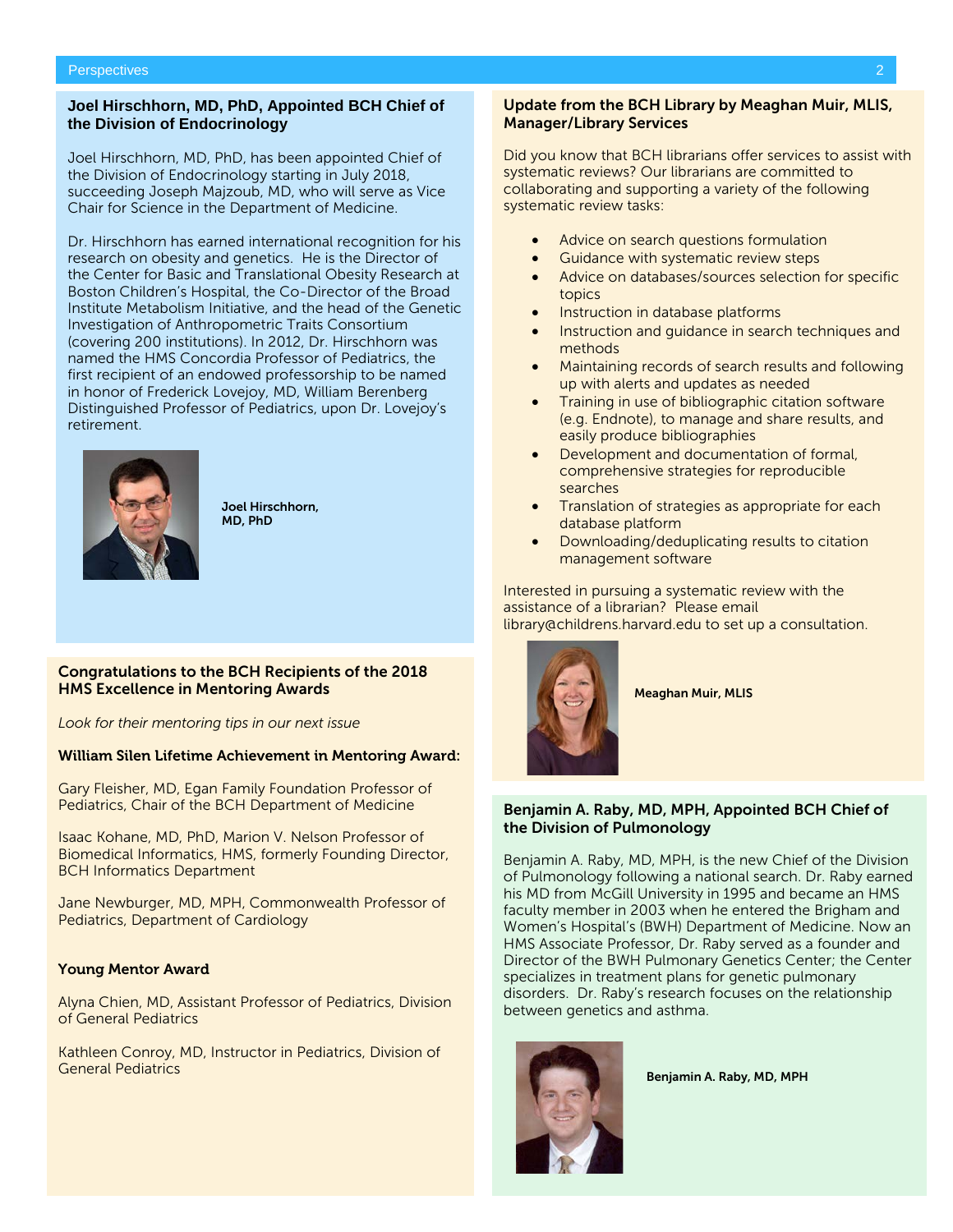#### 2018 BCH Rev. Dr. Martin Luther King, Jr., Observance

The 2018 BCH Rev. Dr. Martin Luther King, Jr., Observance was held Thursday, January 11 in Folkman Auditorium. Valerie Ward, MD, MPH, Assistant Professor of Radiology and Medical Director of the BCH Office of Health Equity and Inclusion, welcomed the attendees and praised the hard work and commitment of the MLK Observance Committee, chaired by Karol Jordan, HR Senior Training Specialist.

This popular event featured keynote speaker, Robert Satcher, Jr., MD, PhD, Assistant Professor, Department of Orthopedic Oncology, the University of Texas MD Anderson Cancer Center, and NASA astronaut. Dr. Satcher's lecture, "The Relevance of Race, Diversity, and Inclusion in Challenging Times: Observations While Orbiting the Earth," drew upon the American civil rights movement, Dr. King's challenges in fighting racism at all levels, NASA history, and his own experiences at NASA as he lived aboard the Atlantis space shuttle. While Dr. King dealt with overwhelming crises in the last 3 years of his life, including the 1963 Birmingham church bombing, he remained steadfast in his hopes for the future. Similarly, while we live in a divisive culture, we can remain hopeful for the future as evidenced by the growing numbers of people of color who have achieved career success including scientists, astronauts, and doctors.

The 2018 Black Achievers, announced at the Observance, are Amal Scott, Administrative Supervisor in General Surgery, who is involved in mentoring Boston youth, and Tony Ziegler, Clinical Assistant II (Ambulatory) in Endocrinology, who has created a volunteer project "Athletes Without Borders." Kevin Churchwell, MD, Executive VP of Health Affairs and COO, provided closing remarks and emphasized that what the BCH community does every day in helping care for children is an important mission and that, like Dr. King, we can go forward in our work despite setbacks. Ronald Lacro, MD, Assistant Professor of Pediatrics, and David Urion, MD, Associate Professor of Neurology, delivered the opening and closing prayers.

The MLK Observance is co-sponsored by the Office of Health Equity and Inclusion, Human Resources and the Office of Faculty Development.



BCH Martin Luther King Observance: (from left) Kevin Churchwell, MD, EVP of Health Affairs and COO; Tony Zeigler, Black Achiever Recipient, Clinical Assistant II (Ambulatory) in Endocrinology; Amal Scott, Black Achiever Recipient, Administrative Supervisor in General Surgery; Jessica Daniel, PhD, Associate Professor of Psychology and Associate Director of the Leadership Education in Adolescent Health (LEAH) Training Program in the Division of Adolescent Medicine; and Robert Satcher, MD, PhD, keynote speaker and NASA astronaut.

#### Searching for Foundation Funding? Contact the BCH Trust Foundation Relations Team

As a BCH faculty member with a Harvard email address, you are encouraged to use a comprehensive database of funding opportunities, Pivot [\(https://pivot.cos.com/\)](https://pivot.cos.com/), which offers a new way of exploring funding prospects and managing the solicitation process. Searches can be customized with alerts and tracking tools. In addition, connect with the BCH Trust to increase your success with foundation funders.

The mission of the Foundation Relations Team is to engage private foundations in the work of BCH and maximize philanthropic support to the Hospital. They aim to proactively build relationships with a broad range of foundations in order to develop meaningful partnerships that fuel innovation. To assist faculty with research funding, they can help identify specific foundations for your project and provide support throughout the proposal and grant process. As a team, Foundation Relations serves as a network of resources to link researchers, projects, and funding opportunities efficiently.

Foundation Relations looks forward to partnering with you to support your foundation funding needs through their extensive suite of resources. Initial contact can be made by emailing [FoundationRelations@chtrust.org](mailto:FoundationRelations@chtrust.org) and one of the officers or staff members (Lisa Kaufman, Jennifer Foley, Olivia Pennock, Emma Dunlap, Josie Ryan-Small) will follow-up with you.

#### Welcoming our 2018 New Faculty

The Office of Faculty Development's annual orientation for Children's new faculty is scheduled for Tuesday, July 17. Please share the announcement below with your 2018 new faculty members.

Event: Luncheon and Career Development Orientation for New Faculty When: Tuesday, July 17, 2018, 12 Noon - 1 PM Location: Folkman Auditorium Lunch will be provided

Sponsored by the BCH Office of Faculty Development (OFD)

#### Hosts:

Sandra Fenwick, MPH, President and CEO Kevin Churchwell, MD, Executive Vice-President of Health Affairs and COO S. Jean Emans, MD, Mary Ellen Avery Professor of Pediatrics; Director of the Office of Faculty Development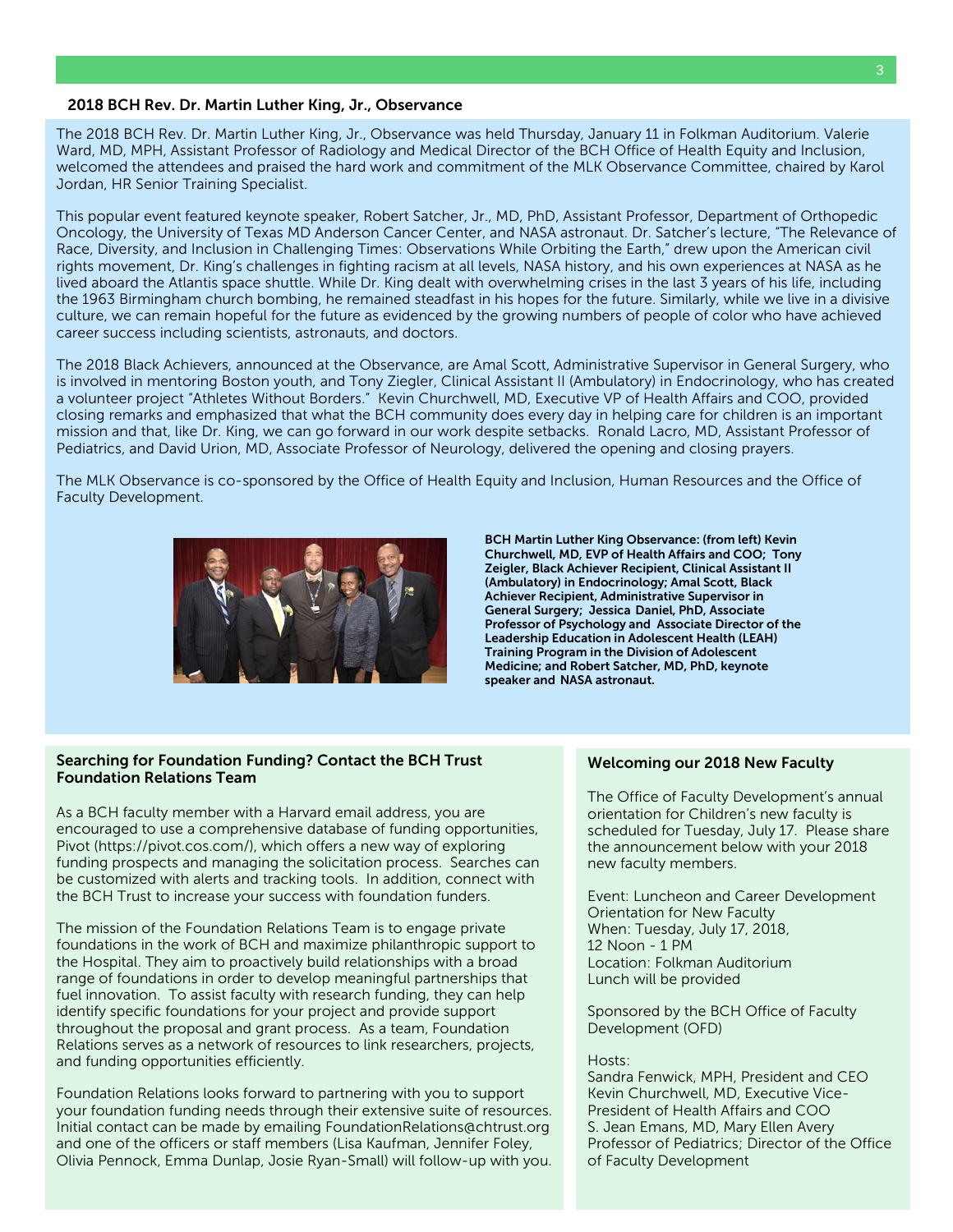#### Give Yourself a Break

The Office of Faculty Development and the Medical Library will be distributing special bookmarks to remind our faculty to create time and space for themselves. The simple yoga poses pictured on the bookmarks can help in both calming the mind and regaining energy. Look for the bookmarks at a spring OFD workshop or at the Medical Library (Main Library on the 5th Floor of the Longwood Center, LC 5110). See below for a preview of the "Tree Pose" bookmark; we will also have a bookmark for "Seated Twist."

*Tree Pose suggested by Emily Jean Davidson, MD, MPH, Registered Yoga Teacher (RYT), Assistant Professor of Pediatrics; Seated Twist Pose suggested by Jamie Lee Palaganas Heath, MD, Registered Yoga Teacher (RYT), Instructor in Neurology. Bookmarks designed by David Chrisom.*

preparatory poses and modifications



#### Yoga Reaches Out in Support of Boston Children's Hospital

Date: Sunday, April 29, 2018

Time: Registration opens at 9am, event begins at 10am **Location:** Gillette Stadium Empower Field House

This fundraising event is a day-long yoga festival with 2 sessions of yoga classes: 1 in the morning and 1 in the afternoon, totaling about 4 hours of yoga with rest breaks throughout the day. Individuals can opt in and out of classes. In addition, participants can browse the marketplace and have lunch. The funds will be used for the BCH Wellness Program designed for patients and patient families to provide healing activities, such as Reiki, yoga, and dance classes.

To find out more about the event and/or to register, see [http://fundraise.childrenshospital.org/site/TR?fr\\_id=1701](http://fundraise.childrenshospital.org/site/TR?fr_id=1701&pg=entry) [&pg=entry](http://fundraise.childrenshospital.org/site/TR?fr_id=1701&pg=entry)



What We Are Reading this Spring:

Valerie Ward, MD, MPH, Medical Director of the BCH Office of Health Equity and Inclusion: *Blind Spot: Hidden Biases of Good People* by Mahzarin R. Banaji and Anthony G. Greenwald

Back: Tree Pose – full

Meaghan Muir, MLIS, Manager, Library Services: *Behave* by Robert Sapolsky

Alina Morris, MLIS, Hospital Archivist: *The Antidote: Happiness for People Who Can't Stand Positive Thinking* by Oliver Burkeman

Jessica LaBrie, MSLS, Librarian: *White Rage: The Unspoken Truth of Our Racial Divide* by Carol Anderson

Chloe Rotman, MLIS, Librarian: *Her Body and Other Parties* by Carmen Maria Machado

Jill Dobriner, OFD Program Coordinator: *Swing Time* by Zadie Smith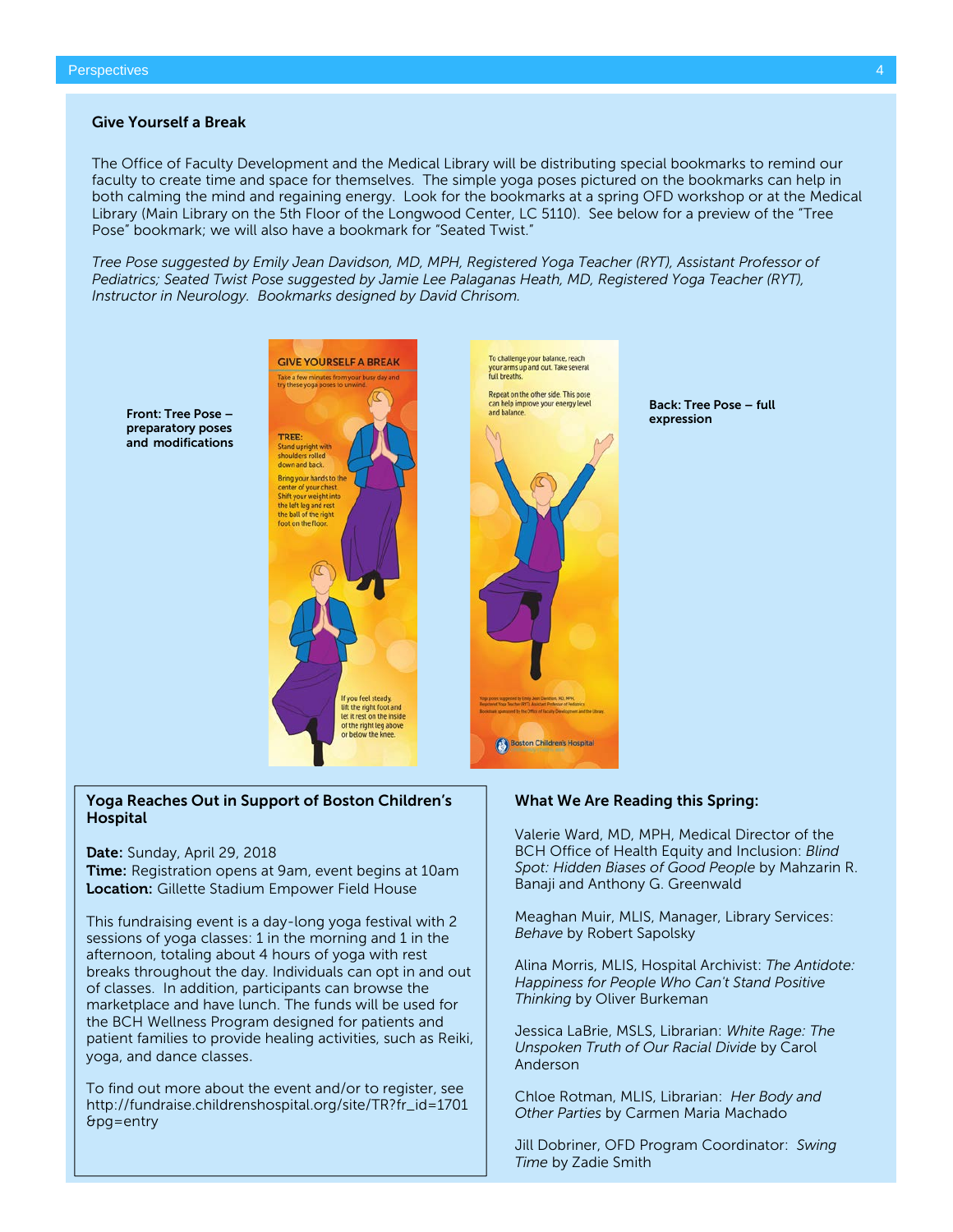#### 2018 Black History Month Grand Rounds

Wanda Barfield, MD, MPH, FAAP, Director of the CDC's Division of Reproductive Health and Assistant Surgeon General in the US Public Health Service, presented the 2/28/18 Black History Month Grand Rounds "Culturing Pearls: Finding Success in Science and Medicine." Dr. Barfield, who earned her MD from HMS and her MPH from HSPH, discussed how her family's belief that all dreams are possible developed from her father's experience in the US military as opportunities for African-American soldiers grew more expansive. Discovering early in her college education that African-Americans suffered higher rates of infant mortality, Dr. Barfield became committed to closing this gap and focusing on the social determinants of health. In reviewing her personal history in medicine and research, she shared three pearls with the BCH community:

- Seek guidance from others; inspiration from mentors is essential.
- Be determined; "If you aren't sure about which way to turn, focus on your goals. They will clarify your path and direction."
- Be inclusive; be supportive and work with all communities, and listen to these groups.

In pursuing dreams and goals, Dr. Barfield called attention to Rev. Dr. Martin Luther King's motivating words, "If you can't fly then run, if you can't run then walk, if you can't walk then crawl, but whatever you do you have to keep moving forward."



Wanda Barfield, MD, MPH, Director of the CDC's Division of Reproductive Health and Assistant Surgeon General in the US Public Health Service

#### Office of Faculty Development Advisory Committee

Elizabeth Armstrong, PhD Sandra Burchett, MD, MS Vincent Chiang, MD Jessica Henderson Daniel, PhD Lynne Ferrari, MD Laurie Fishman, MD James S. Kasser, MD Margaret Kenna, MD, MPH Monica Kleinman, MD Jordan Kreidberg, MD, PhD Alan Leichtner, MD, MSHPEd Frederick H. Lovejoy, MD Joseph A. Majzoub, MD Meaghan Muir, MLIS Shari Nethersole, MD Jane W. Newburger, MD, MPH Orah S. Platt, MD Tina Poussaint, MD Elizabeth Rider, MD, MSW Lynda Schneider, MD Robert Shamberger, MD Lydia Shrier, MD, MPH Susan Waisbren, PhD Valerie L. Ward, MD, MPH Alan Woolf, MD, MPH

#### Lauren Wisk, PhD, Receives SAHM New Investigator Award

Congratulations to Lauren Wisk, PhD, HMS Assistant Professor of Pediatrics in the BCH Division of Adolescent Medicine, who received the [2018 Society](http://www.adolescenthealth.org/Meetings/2018-Annual-Meeting/2018-Awards.aspx)  [of Adolescent Health and Medicine \(SAHM\) New](http://www.adolescenthealth.org/Meetings/2018-Annual-Meeting/2018-Awards.aspx)  [Investigator's Award](http://www.adolescenthealth.org/Meetings/2018-Annual-Meeting/2018-Awards.aspx) for her research on inequalities in adolescent/young adult insurance coverage and access to care before and after federal health reform. The SAHM Award recognizes young investigators whose research promotes optimal health and well-being for adolescents and young adults.



Lauren Wisk, PhD

#### Director's Perspectives by S. Jean Emans, MD, Director of the Office of Faculty Development

With the constant rush of appointments and meetings in academic medicine, many of us would benefit from pausing to reflect on our career development as well as work-life integration. I encourage faculty to use the OFD Annual Career Conference Form on our website [\(www.childrenshospital.org/research/ofd\)](http://www.childrenshospital.org/research/ofd) or the one created by your department. Discuss both your accomplishments and your concerns with your chief or mentor. Career progress occurs with both reflection and action. To hear from senior faculty about career conferences, I encourage you to attend our 5/22 workshop with Drs. Kenna and Leichtner on "How to Plan a Productive Annual Career Conference." We have also added a new workshop this year, "Time Management Solutions" scheduled for 6/12, to assist faculty in organizing their busy days and nights. See details on the Spring is Faculty Development Season flyer on p.7 and enjoy "Time Out" events in Boston listed on p.6. Congratulations to the BCH mentors who will be recognized at the HMS celebration on June 14, 2018 from 4-6pm in TMEC Amphitheatre (260 Longwood Ave).

As always, I am happy to meet with faculty to discuss career trajectory or promotion readiness; feel free to email [ofd@childrens.harvard.edu](mailto:ofd@childrens.harvard.edu) to arrange an appointment. Take a few minutes to read our articles on the new Office of Health Equity (p. 1) and BCH Trust resources and use of the website Pivot for research funding (p.3).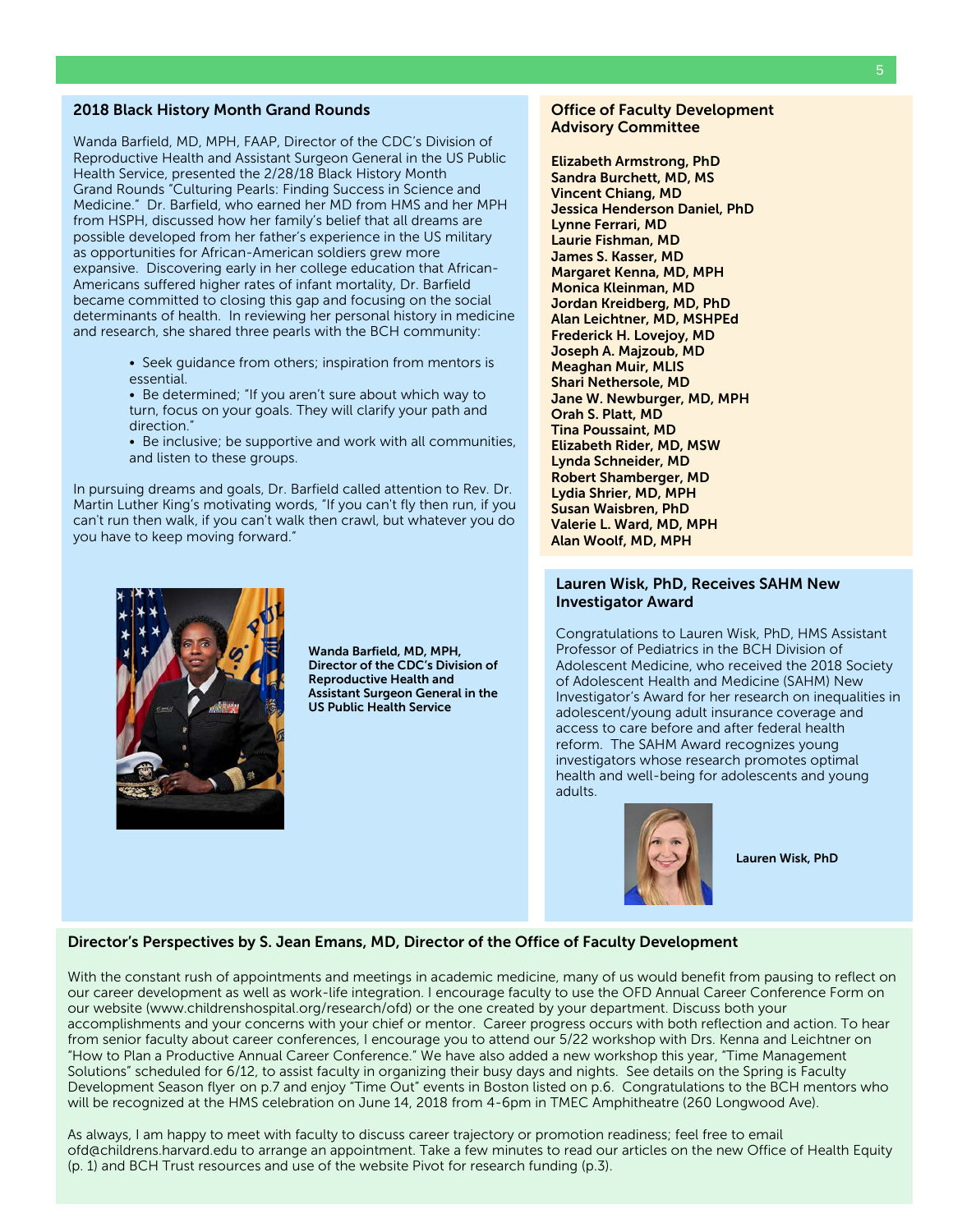#### HMS Task Force on Diversity and Inclusion: Better Together

*Submitted By Ying Wang, EdM, HMS Associate Director, Minority Faculty Development Program*

The HMS Task Force on Diversity and Inclusion, chaired by Joan Y Reede, MD, MPH, MS, MBA, Dean for Diversity and Community Partnership, is offering programming aimed at underscoring the values of HMS' recently-released diversity statement with the inclusive message that we are Better Together. Since the statement's release in October 2017, a dialogue series was launched which includes topics such as Images at HMS, Being 'Other', and Microaggressions. A dinner for Muslim students and faculty occurred in March, a reception for first generation community members is planned for April 25, and a special session on psychological safety, especially in the context of how it contributes to an inclusive and welcoming community, will take place in June. Dean George Daley recently introduced a video [\(https://hms.harvard.edu/videos/better-together\)](https://hms.harvard.edu/videos/better-together) which highlights HMS' commitment to diversity and its conviction that an inclusive community truly is a better, more valuable one. More information about the Task Force may be found at [https://hms.harvard.edu/about-hms/campus-culture/deans](https://hms.harvard.edu/about-hms/campus-culture/deans-task-force-diversity-and-inclusion)[task-force-diversity-and-inclusion](https://hms.harvard.edu/about-hms/campus-culture/deans-task-force-diversity-and-inclusion)

HMS Diversity Statement[: https://hms.harvard.edu/about](https://hms.harvard.edu/about-hms/campus-culture/diversity-task-force/diversity-statement)[hms/campus-culture/diversity-task-force/diversity-statement](https://hms.harvard.edu/about-hms/campus-culture/diversity-task-force/diversity-statement) Were you promoted to Assistant or Associate Professor in 2017? Harvard Medical School has a special event to recognize your achievement:

Celebration of HMS Assistant and Associate Professor Promotions, January-December 2017

> Monday, May 7, 2018, 8:00 AM TMEC Walter Amphitheater & Atrium Please extend the invitation to family members



Participants at last year's HMS Promotion Celebration

#### Time Out:

#### Events in the Boston-Area to Include on Your Calendar; check websites for locations and details

The Carousel on the Rose Kennedy Greenway is open daily starting in April; need to de-stress? Re-experience a moment from childhood and take a turn around the carousel with Puff the Magic Dragon on soundtrack; see https://www.rosekennedygreenway.org/visit/greenway-carousel/

Saturday, May 12: Waltham Watch City Steampunk Festival; crafts, displays, live entertainment, kids' activities, technology, and roleplaying inspired by 19th-century science fiction and modern inventions; se[e https://www.watchcityfestival.com/](https://www.watchcityfestival.com/)

Sunday, May 13: Lilac Sunday at the Arnold Arboretum; take a walk through the Park at the height of lilac season, have lunch on a picnic blanket, purchase a tasty treat from a food truck, and admire/buy the unique 2018 Lilac Sunday t-shirt; see <https://www.arboretum.harvard.edu/news-events/lilac-sunday/>

Sunday, June 10; for fun, fresh air, and inspiration, the annual Eversource Walk for Children's Hospital brings together patient families, BCH medical and administrative staff, and trainees to support BCH initiatives; see [http://fundraise.childrenshospital.org/site/TR?fr\\_id=1702&pg=entry](http://fundraise.childrenshospital.org/site/TR?fr_id=1702&pg=entry)

Thursday, June 21: Summer Solstice Celebration Night at the Harvard Museums of Science and Culture; honor the start of the summer season by learning about solstice astronomy with your children and enjoy performances and crafts; see <https://hmnh.harvard.edu/event/summer-solstice-celebration-2018-night-harvard-museums-science-culture>



Lilacs await you on the Arnold Lilacs await you on the Arnold<br>Arboretum's Bussey Hill Road in May Go ahead, get on the squirrel

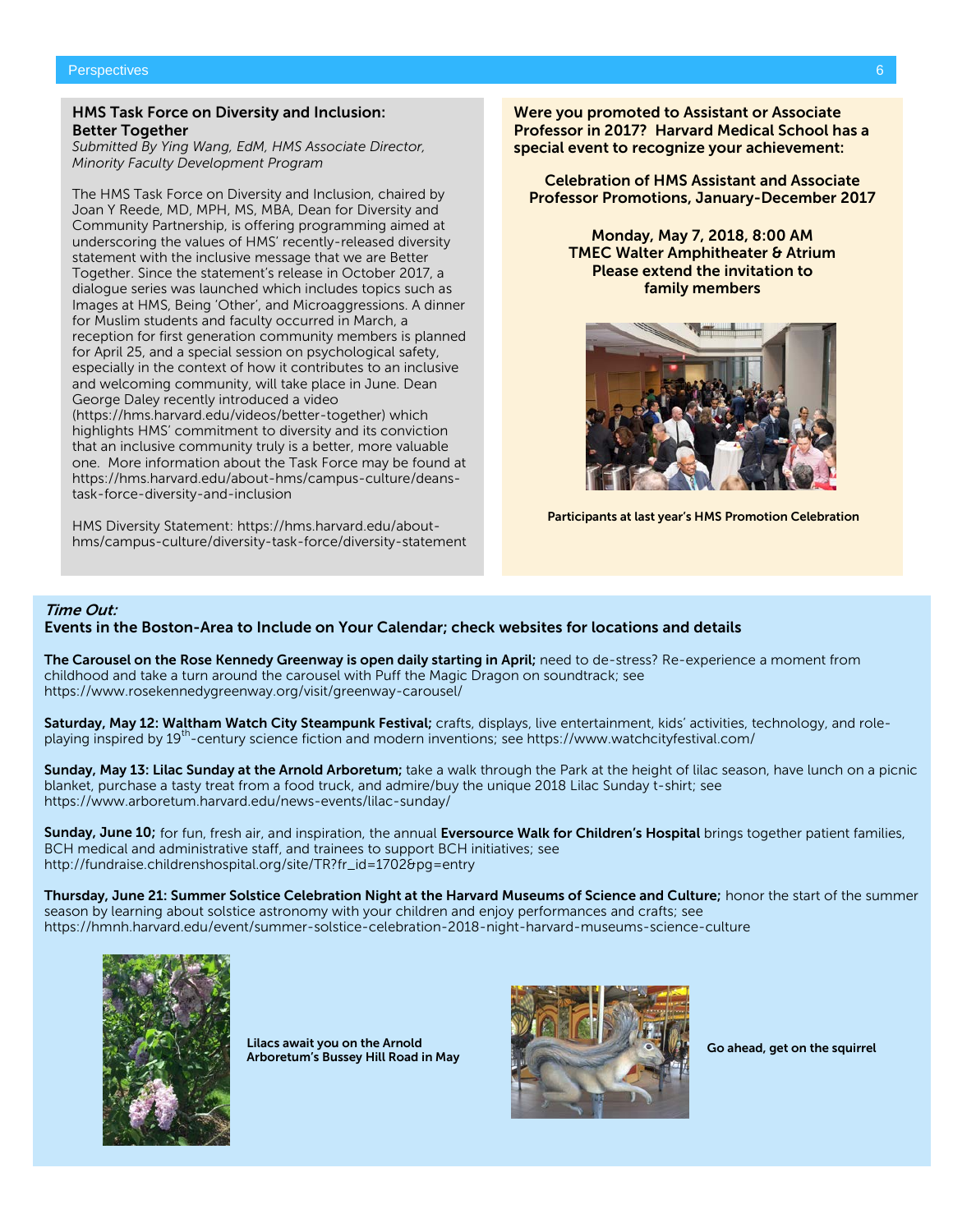# **Spring is Faculty Development Season!**



**Sponsored by President and CEO Sandra Fenwick, Executive Vice President and COO Kevin Churchwell, Jean Emans, and the Office of Faculty Development (OFD)**

#### **2018 Career and Life Skills Seminar Series**

#### **Getting Your Clinical Research Funded**

**Speaker: Isaac Kohane, MD, PhD, Marion V. Nelson Profe[ssor of Biomedical Informatic](mailto:OFD@childrens.harvard.edu)s**

Tuesday, April 24, 12 to 1 PM, Karp 6 Conference Room, lunch provided

Co-sponsored by the Office of Faculty Development and the Office of Fellowship Training This workshop presents strategies, tips, and practical guidance for junior faculty and fellows to obtain funding for clinical research.

#### **How to Plan a Productive Annual Career Conference**

**Speakers: Margaret Kenna, MD, MPH, Professor of Otology and Laryngology Alan Leichtner, MD, MSHPEd, Professor of Pediatrics and Chief Medical Education Officer Moderator: Jean Emans, MD, Mary Ellen Avery Professor of Pediatrics and Director, OFD** Tuesday, May 22, 12 to 1 PM, Karp 11 Conference Room, lunch provided This workshop will introduce you to the OFD Career Conference Form, how you can prepare responses/questions in advance of the meeting, and tips for interacting with your chair/mentor.

#### **Strategies for Saving for College**

#### **Speaker: Jonathan Griswold, MD, Instructor in Anesthesia**

Wednesday, June 6, 11 to 12:30 PM, Karp 8 Conference Room Dr. Griswold will discuss various strategies for saving for college and the pros and cons of the different types of college savings plans. The primary focus will be on "529" college savings plans.

#### **Time Management Solutions**

### **Speakers: Lydia Shrier, MD, MPH; representatives from BCH Human Resources**

Tuesday, June 12, 12 to 1 PM, Karp 10 Conference Room

Looking for more efficient ways to manage time in your personal and professional life? This workshop will help you identify your peak energy times and provide practical suggestions on how to deal with distractions, prioritize and sort tasks and organize technology.

#### **Leadership in Research: Building Your Team and Managing People Speakers: Melissa Brodrick, MEd; Jordan Kreidberg, MD, PhD; James Horgan, JD; Lydia Shrier, MD, MPH; Judith Zola, MBA**

Monday, June 18, 8:30 AM to 1 PM, Karp Building Conference Rooms, breakfast and lunch provided Co-sponsored by the Office of Faculty Development, the Office of Fellowship Training, Human Resources, and the Office of General Counsel

Successful basic science and clinical research projects require a proficient team. If you are a PI or an aspiring leader, come learn about hiring, supervising, and managing your staff.

**Graduate Medical Education Day and Spring Education Retreat Sponsored by: BCH Academy for Teaching and Educational Innovation and Scholarship; Office of Graduate Medical Education; Office of Faculty Development Boston Combined Residency Program Medical Education Academy** Wednesday, April 25, 12 – 4:30 PM 12 to 1:00 PM – Grand Rounds, Folkman Auditorium, Carol Carraccio, MD, MA "Competency-based Medical Education (CBME): Past, Present and Future" 1:15 to 4:30 PM – Spring Retreat - Educational Scholarship Workshops: Qualitative Research, Kate Michelson, MD Quantitative Research, Jennifer Kesselheim, MD, MSHPEd & Tom Sandora, MD Modified Delphi Method, David Williams, PhD